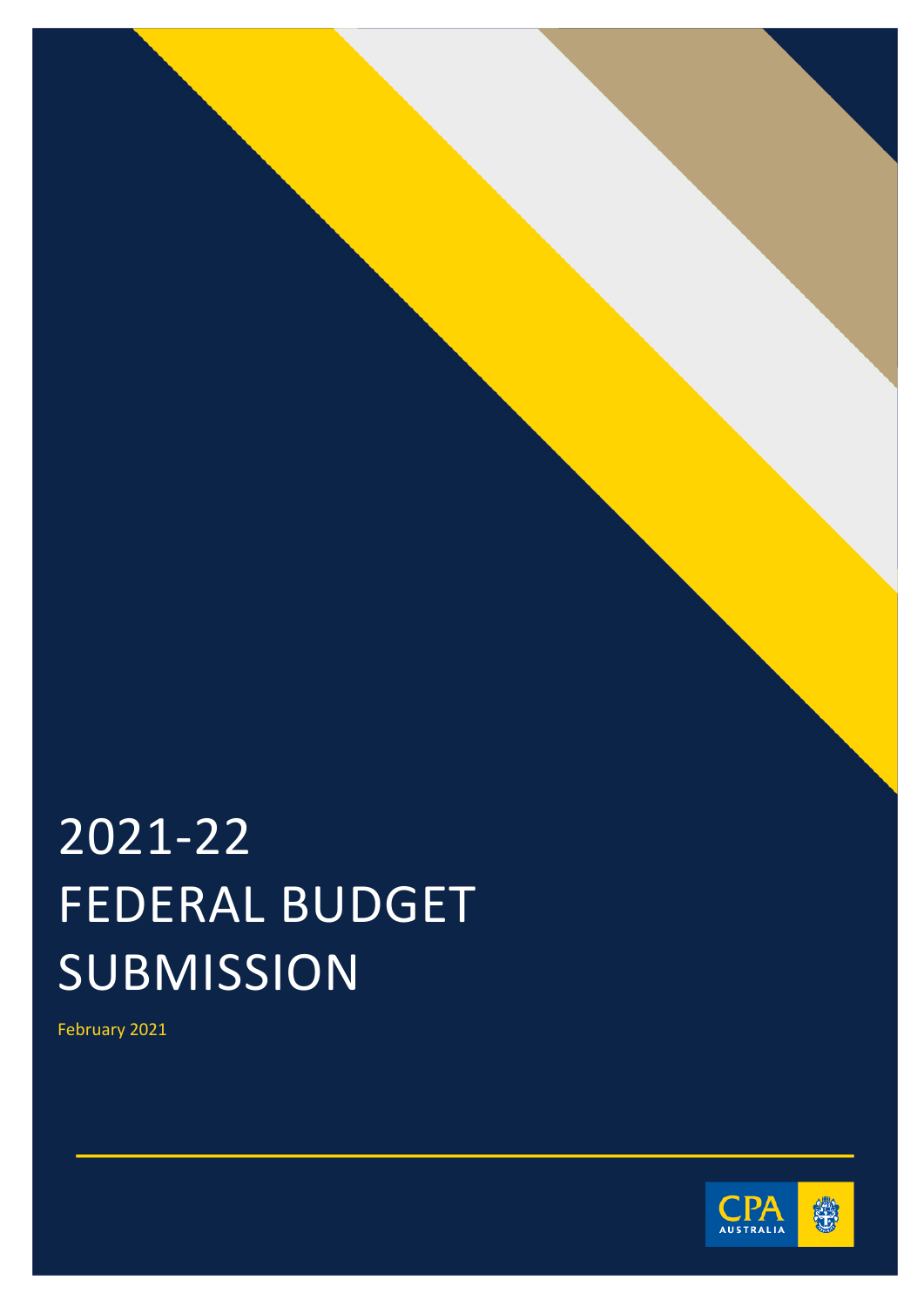## Introduction

CPA Australia represents the diverse interests of more than 166,000 members working in over 100 countries and regions around the world. We make this Federal Budget submission on behalf of our members and in the broader public interest.

While positive economic momentum is building, the risk of further COVID-19 outbreaks means the recovery is fragile and uncertain. CPA Australia recommends that the Australian Government continues to support shortterm economic recovery through expansionary fiscal policies.

The Budget should also include commitments to longer term economic transformation through reforms and investments. A key component of both economic recovery and transformation is environmental sustainability and climate change.

CPA Australia believes the key themes for this Budget should be:

- short-term economic recovery
- longer term economic transformation
- with environmental sustainability underpinning both of the above.

Under these themes, the Budget should seek to:

- support otherwise viable businesses that continue to be impacted by COVID-19
- support individuals affected by the economic consequences of COVID-19
- promote new growth opportunities
- address the impacts of climate change.

The public health and economic risks associated with further COVID-19 outbreaks can be limited by the fast roll out of vaccines, a continuation of appropriate public health measures and a standardised national approach to support businesses impacted by restrictions. At present, the risk of further restrictions and doubt over how governments will support businesses in such situations is adding to uncertainty. Important business decisions such as whether to take on new staff or invest are being impacted by this uncertainty.

This Budget must prioritise policies that are important to economic recovery, and delay or cancel those that are not. Many businesses and not-for-profit organisations (NFPs) are focused on survival and recovery. They have limited capacity to implement new policies or regulatory requirements, especially where these provide little or no material benefit to them or the broader public.

With this in mind, our submission proposes recommendations to assist with job creation, support business recovery and reinvention, improve livelihoods, increase Australia's competitiveness and help address the challenges of climate change.

#### **For more information**

If you have any questions about this submission, please contact Gavan Ord, Manager Business and Investment Policy, o[n gavan.ord@cpaaustralia.com.au](mailto:gavan.ord@cpaaustralia.com.au) or 03 9606 9695.

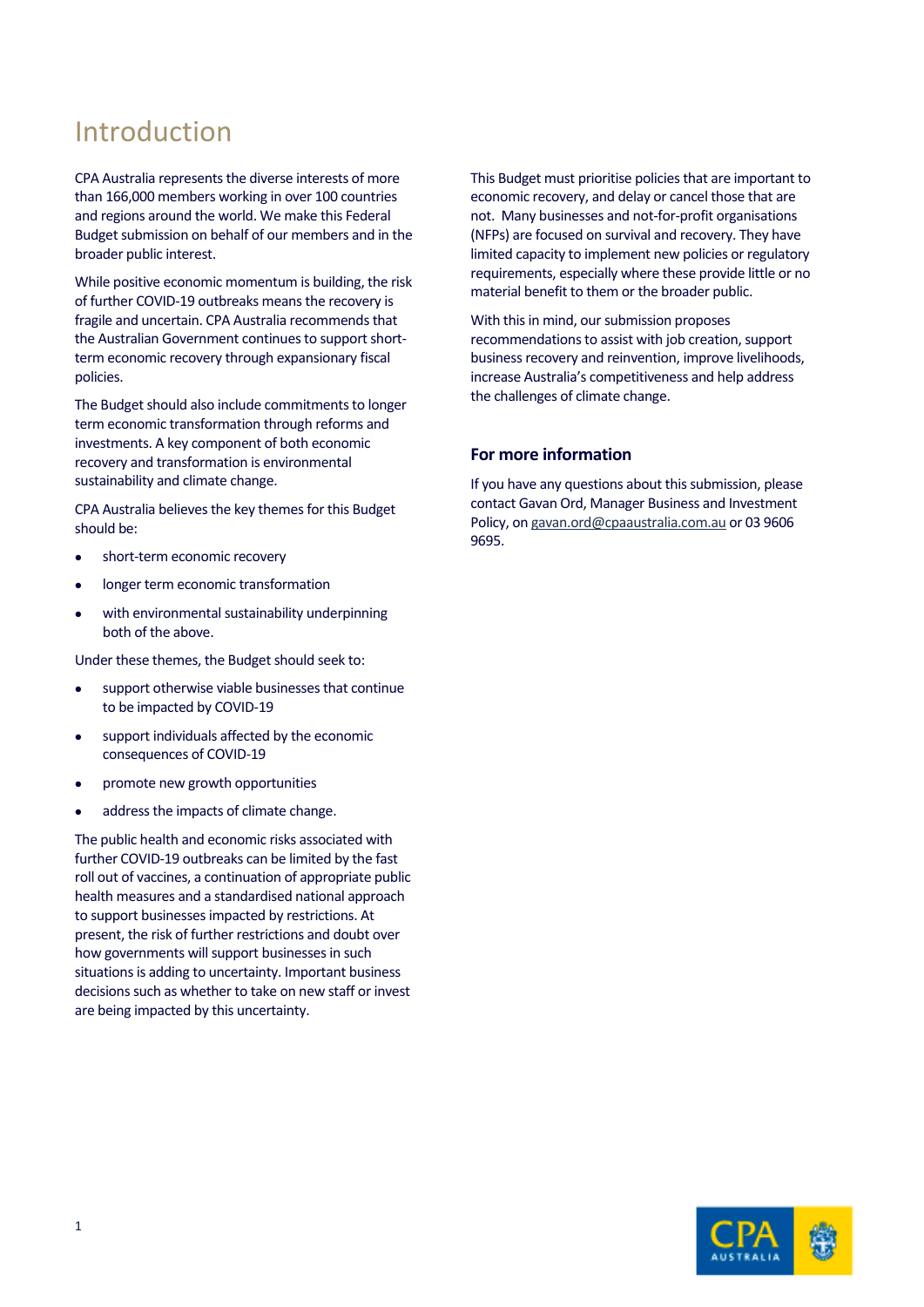# Summary of Recommendations

#### **ECONOMIC RECOVERY**

#### **[Assisting business recovery](#page-4-0) and reinvention (page 4)**

*1. To hasten economic recovery and jobs creation, the government should provide financial incentives to small businesses receiving JobKeeper Extension payments or in need of targeted industry assistance to seek advice from their existing professional adviser.*

#### **[Targeted industry support](#page-4-1)** (page 4)

*2. The government establishes publicly available criteria to assess the industries in need of targeted support and provide targeted support to relevant industries.*

#### **[Education and skills development](#page-5-0)** (page 5)

- *3. The government not pursue the proposed expansion of the deduction for self-education expenses. Instead, it should consider other policy initiatives that encourage the reskilling of unemployed or underemployed Australians, such as the expansion of Commonwealth subsidies for approved courses.*
- *4. The government considers what support Australia's education sector may need to enable it to continue to attract international students to study In Australia.*

#### **[Expediting ATO reviews of decisions on JobKeeper eligibility](#page-5-1) (page 5)**

*5. The government provides additional funding to the ATO so that it can quickly expand its review to all taxpayers who were not eligible for JobKeeper and Cash Flow Boost where a material factor was the lack of a sale or supply reported by a new business on or before 12 March 2020.*

#### **[Improve, expand and extend the JobMaker Hiring Credit](#page-5-2)** (page 5)

*6. The government considers expanding the eligibility requirements for the JobMaker Hiring Credit to include new employees over 35 and extending its operation beyond 6 October 2021.*

#### **[Increase public spending on repairs and maintenance of public infrastructure](#page-6-0)** (page 6)

*7. The government significantly increases funding for repairs and maintenance of public assets.*

#### **[Providing income tax relief to individuals](#page-6-1)** (page 6)

*8. The government considers bringing forward part of the Stage 3 tax relief for individuals and extend the LMITO for the 2021- 22 income year.*

#### **[Permanently increase JobSeeker](#page-6-2)** (page 6)

*9. The government commits to a permanent increase to the JobSeeker payment.*

#### **[Reducing or removing government fees](#page-6-3)** (page 6)

- *10. The government reduces or removes the fees it imposes on business, including fees imposed under ASIC's industry funding model and ASIC registry search fees.*
- *11. The government removes duplicated fees paid by service providers to multiple regulatory agencies for the same service.*

#### **[Export assistance](#page-7-0)** (page 7)

- *12. The government develops or enhances existing measures such as the Export Market Development Grant to support Australian exporters diversify their markets.*
- *13. The government increases funding of Austrade to assist it to expand the scope and intensity of its support to Australian exporters and those considering exporting.*
- *14. The government increases funding of DFAT so that it is better placed to initiate and complete further free trade agreements.*
- *15. The government considers whether the Export Market Development Grant remains adequate and if its current design fits a post-COVID-19 environment where reduced travel may alter export promotion.*

#### **[Managing the surge in insolvencies](#page-7-1)** (page 7)

*16. The government fund a program to support insolvency practitioners wind up assetless companies in distress.*

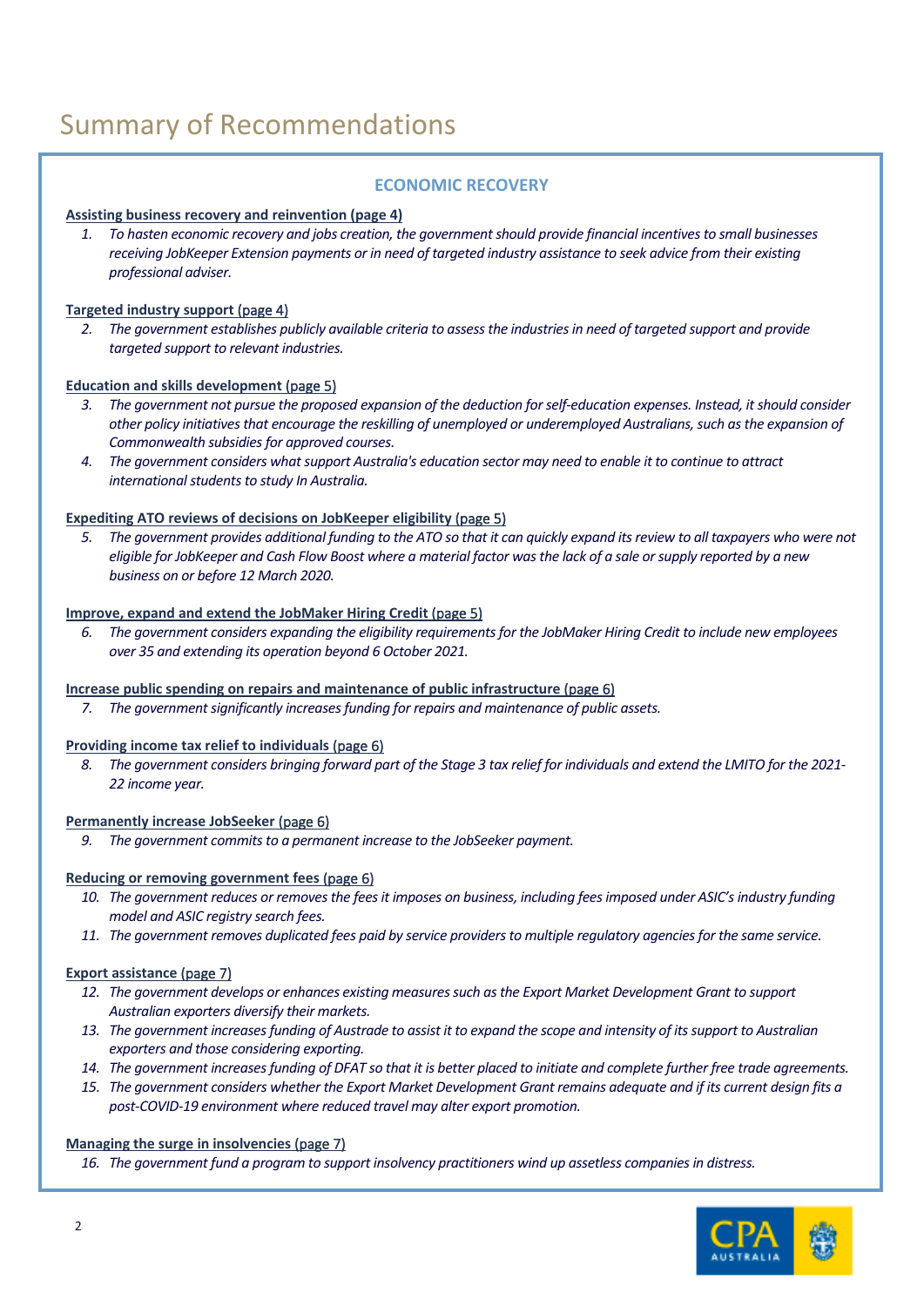#### **ECONOMIC TRANSFORMATION**

#### **[Digitising small business](#page-8-0)** (page 8)

- *17. The government considers significantly increasing funding to new and existing programs that assist small businesses improve their capability and capacity to digitally transform their business.*
- *18. The government considers providing direct financial support for small businesses to engage approved e-commerce platforms on which to sell their products and services.*

#### **[Encouraging saving and investment](#page-8-1)** (page 8)

- *19. Formulation of a definition of retirement.*
- *20. The government announce measures to encourage Australians who accessed their superannuation early to top up their superannuation balances.*

#### **[ASIC funding model](#page-9-0)** (page 9)

*21. The government moves away from the full cost recovery funding model for ASIC's regulatory fees and instead implements a partial cost recovery model. Alternatively, the government considers modifications to the full cost recovery model.*

#### **[Reduce regulatory burden](#page-9-1)** (page 9)

*22. The government funds a holistic review of the regulatory frameworks for financial planning advice, with the objective of ensuring that regulation is fit for purpose.*

#### **[Support for Not-for-Profits and Charities](#page-10-0) (page 10)**

- *23. The government ensures sufficient funding arrangements are in place to assist NFPs and charities carry out essential services to support the most vulnerable members of Australian society as we emerge from the pandemic.*
- *24. The government provides support to assist the NFP sector to build the capability and capacity to invest in the most appropriate technologies for their organisations.*

#### **[Developing standardised support for businesses impacted by disasters](#page-10-1) (page 10)**

*25. The government funds the development of an "off the shelf" scalable disaster support policy for businesses, to be activated in response to a disaster, with the level of support reflecting the nature and magnitude of a disaster.*

#### **ENVIRONMENTAL SUSTAINABILITY**

#### **[Climate change initiatives\(page 11\)](#page-11-0)**

- *26. The government funds the development and implementation of a long-term climate change strategy that ensures Australia's contribution to the achievement of the temperature goals of the Paris agreement and ensures we make the most of opportunities arising from the transition to a low emissions' global economy.*
- *27. The government models the economic impacts of current and possible emission reduction trajectories and temperature changes.*
- *28. The government helps fund the development and deployment of technologies that will play a role in combatting global warming.*
- *29. The government incorporates the United Nations Sustainable Development Goals (SDGs) as a framework for policies that strengthen the economy and establish a sustainable and equitable recovery from COVID-19 impacts.*

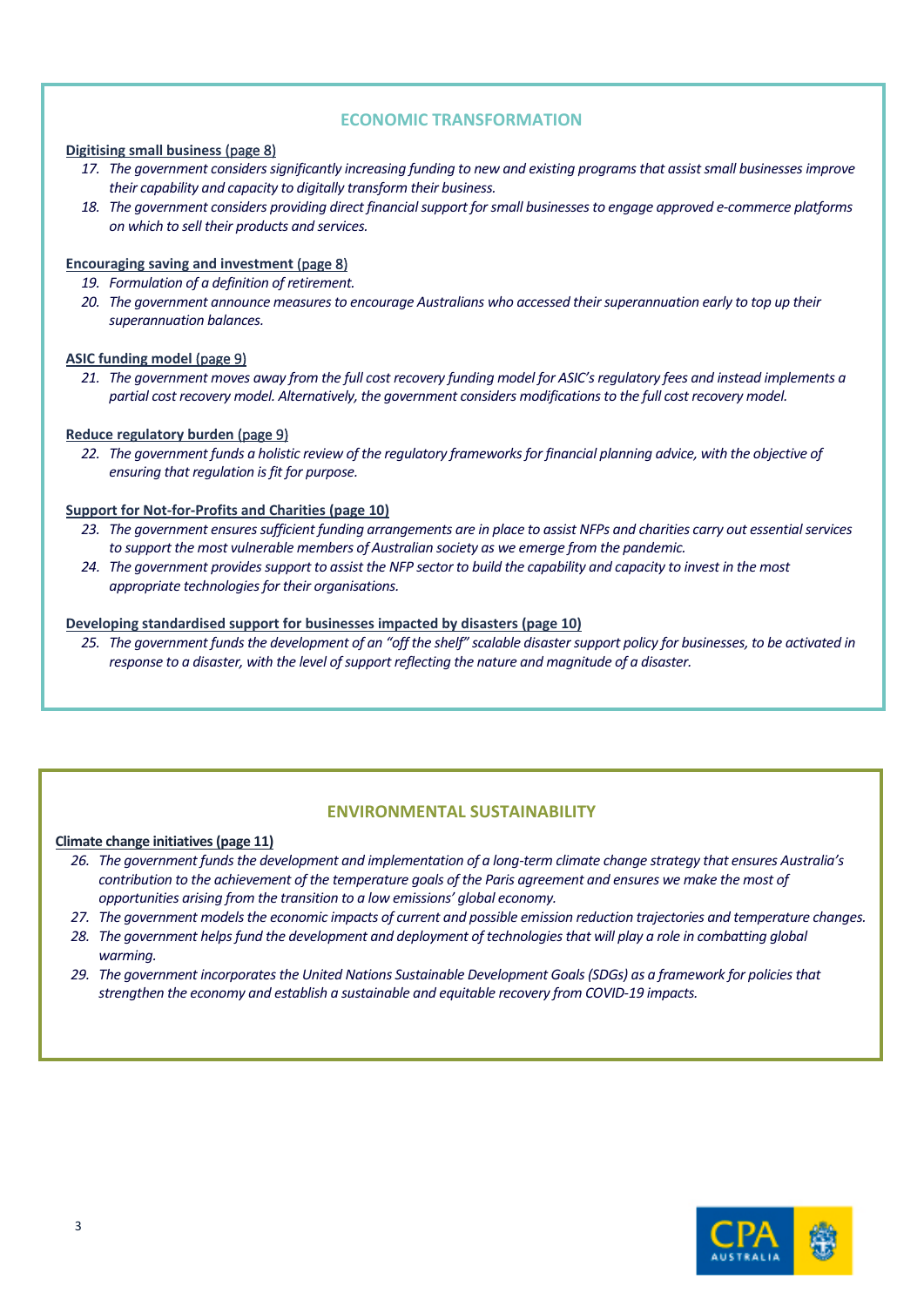### **Economic recovery**

#### <span id="page-4-0"></span>**Assisting business recovery and reinvention**

Business recovery and reinvention is critical to jobs creation and economic growth and transformation. Professional advice can increase the likelihood and speed of business recovery and make reinvention to keep up with the fast changing business environment more successful. Conversely, businesses that do not access such advice are more likely to under-perform or fail.

To support small business recovery and transformation, we recommend the government provide small businesses receiving JobKeeper Extension payments financial incentives to access professional advice from their preferred provider. Alternatively, incentives could be targeted at businesses in industries that remain under significant financial pressure.

To ensure that as many small businesses as possible access advice, we recommend that the government delivers this policy through the advisers that small businesses already use.

[Australian Taxation Office research](https://www.ato.gov.au/about-ato/research-and-statistics/in-detail/general-research/small-business-engagement-research-2017/) has found that small businesses are many times more likely to seek advice from private sector providers, especially accountants, than from government. Unpublished data from CPA Australia's 2020-21 Asia Pacific Small Business Survey supports this conclusion.<sup>[1](#page-4-2)</sup>

This suggests that policies are more likely to successfully encourage significant numbers of small businessesto seek advice where they incentivise businesses to consult their professional adviser, rather than by providing the advice through government agencies or their contractors.

Access to such professional advice is important for managing through the crisis, recovery and jobs creation. Unpublished data from CPA Australia's 2020-21 Asia Pacific Small Business Survey shows that, among Australian businesses that sought advice from an accountant in 2020, 26.9 per cent grew in that year, compared to 16.7 per cent that did not seek advice. Businesses that sought advice from an accountant are more likely to expect to increase employee numbers in 2021(15.7 per cent) than those that did not seek any advice (4.2 per cent).

Therefore, government initiatives designed to stimulate employment and investment are more likely to achieve their policy aims if they are complemented by policies

that incentivise business to seek professional advice from their preferred adviser.

Our Asia Pacific Small Business Survey also found that a large proportion of Australian small businesses(37.9 per cent) did not seek advice from any source in 2020, the highest result of the 11 markets surveyed. [2](#page-4-2) Given these businesses are less likely to grow or take on new employees, measures to encourage businesses to seek advice will benefit the economic recovery.

Access to professional advice could be delivered in a number of ways, including grants or vouchers. One existing example is [Tasmania's Small Business Advice for](https://www.business.tas.gov.au/covid-19_business_support_packages/small_business_advice_for_recovery_program)  [Recovery Grant.](https://www.business.tas.gov.au/covid-19_business_support_packages/small_business_advice_for_recovery_program) This grant helps fund specialist accounting, legal or business planning advice on maintaining solvency, cashflow projections, managing financial risk, diversifying/pivoting and adding value to products and services produced by the business.

#### *Recommendation*

*1. To hasten economic recovery and jobs creation, the government should provide financial incentives to small businesses receiving JobKeeper Extension payments or in need of targeted industry assistance to seek advice from their existing professional adviser.*

#### <span id="page-4-1"></span>**Targeted industry support**

The public health policies implemented to suppress the transmission of COVID-19 are having an unequal impact on the economy. Some industries, such as tourism and hospitality, are being impacted significantly more than others.

Sectors that continue to experience significant disruption and financial impacts due to COVID-19 and public health policies should be considered for targeted financial assistance and other forms of support. For some, this support may be required over the medium term.

The government should consider establishing publicly available criteria upon which they can assess the industries in need of targeted assistance.

As noted above, that targeted assistance could include financial incentives for businesses in deeply impacted industries to seek advice from their existing professional advisers.

<sup>&</sup>lt;sup>2</sup> Those markets are Australia, Mainland China, Hong Kong, India, Indonesia, Malaysia, New Zealand, Philippines, Singapore, Taiwan and Vietnam.



<span id="page-4-2"></span> $1$  A copy of the survey results will be sent to Treasury when published.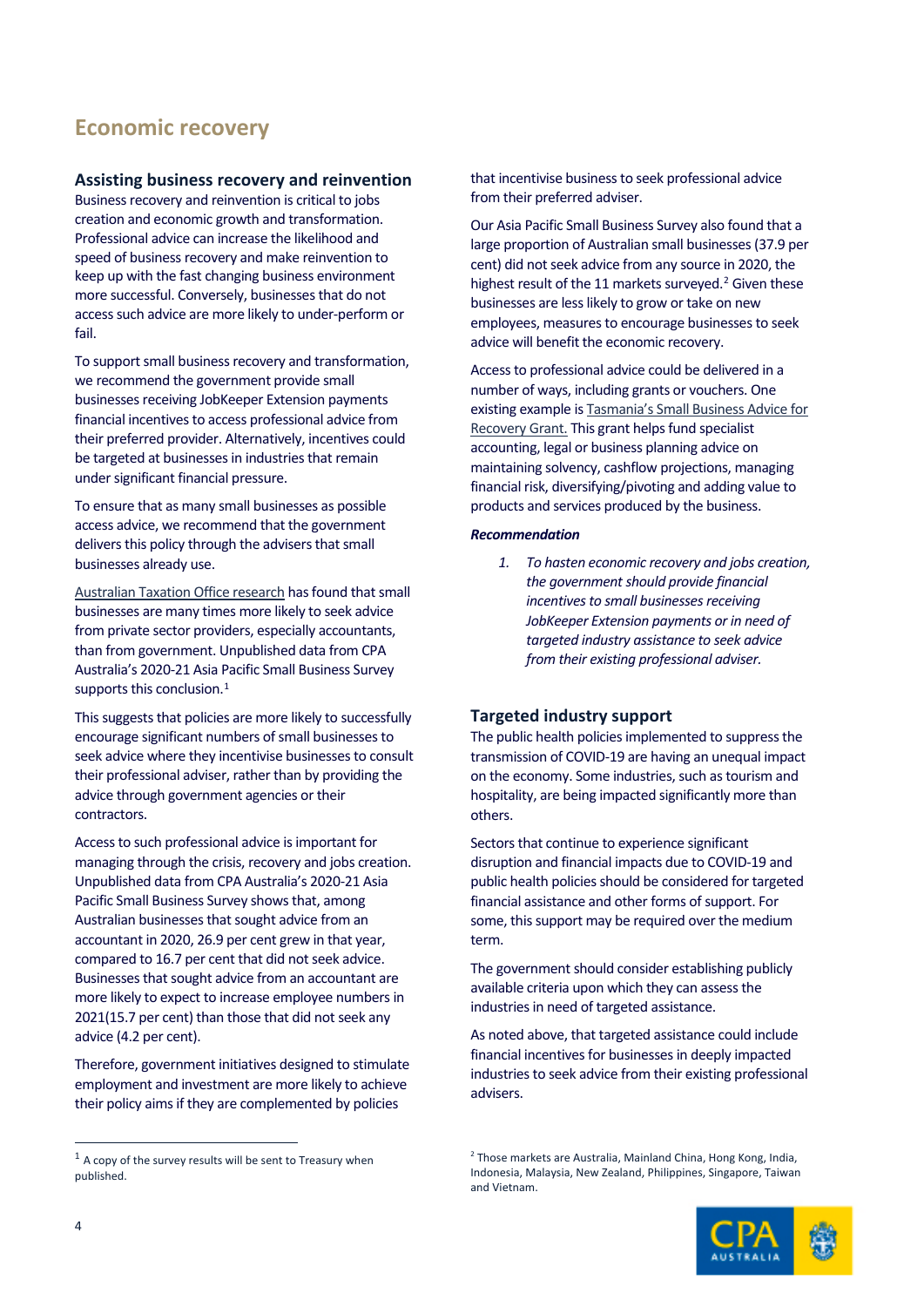#### *Recommendation*

*2. The government establishes publicly available criteria to assess the industries in need of targeted support and provide targeted support to relevant industries.*

#### <span id="page-5-0"></span>**Education and skills development**

CPA Australia supports initiatives to assist Australians to undertake further education and training to support their re-skilling. This should enhance their employment prospects; especially for people who are unemployed or underemployed.

In ou[r submission](https://www.cpaaustralia.com.au/-/media/corporate/allfiles/document/media/submissions/taxation/treasury-education-expense-deductions-cpa-australia-submission-jan2021.pdf?la=en&rev=4884247cc5ad413ebc3ce1253fc89ea9) in response to Treasury's discussion paper on the possible expansion of the deduction for self-education expenses, we stated that we do not believe the proposed expansion is the most effective mechanism to encourage the reskilling of the workforce, particularly for those who are unemployed or underemployed.

Alternative policy initiatives should be explored, including; expanding Commonwealth subsidies for approved courses, fully refundable tax credits, refunds for course fees, among others

The significant disruption to the international student market caused by border closures may have significant long-term implications for Australia's education sector and skilled labor supply.

The government should work with the states and the education sector to find safe ways of returning international students to Australia, as quickly as possible, so that they can continue their studies.

The government should also consider what immediate and longer-term support this critical sector to the economy may need.

#### *Recommendation*

- *3. The government not pursue the proposed expansion of the deduction for self-education expenses. Instead, it should consider other policy initiatives that encourage the reskilling of unemployed or underemployed Australians, such as the expansion of Commonwealth subsidies for approved courses.*
- <span id="page-5-1"></span>*4. The government considers what support Australia's education sector may need to enable it to continue to attract international students to study In Australia.*

#### **Expediting ATO reviews of decisions on JobKeeper eligibility**

The Inspector General of Taxation and Taxation Ombudsma[n report on the ATOs administration of](https://www.igt.gov.au/sites/default/files/2020-12/IGTO%20Report%20on%20Administration%20of%20JobKeeper%20and%20Boosting%20Cash%20Flow%20-%20December%202020_0.pdf)  [JobKeeper and Cash Flow Boost payments for new](https://www.igt.gov.au/sites/default/files/2020-12/IGTO%20Report%20on%20Administration%20of%20JobKeeper%20and%20Boosting%20Cash%20Flow%20-%20December%202020_0.pdf)  [businesses](https://www.igt.gov.au/sites/default/files/2020-12/IGTO%20Report%20on%20Administration%20of%20JobKeeper%20and%20Boosting%20Cash%20Flow%20-%20December%202020_0.pdf)indicated that the ATO will informally reconsider its earlier decisions on eligibility for JobKeeper and Cash Flow Boost where the taxpayer has raised objections to the ATO's decision and a material factor in the ATO's initial decision was the lack of a sale or supply reported by a new business on or before 12 March 2020.

While this is positive, the ATO does not intend to identify all potentially affected taxpayers, as it deems this infeasible.

Many businesses missed out on JobKeeper because of the way the eligibility criteria were framed by the government and interpreted by the ATO.

There will be many taxpayers who decided not to object to the ATO's decision or decided not to apply for JobKeeper due to ATO guidance informing them (incorrectly) that they were not eligible.

It's important that the ATO put additional resources into reviewing how its previous interpretation of JobKeeper and Cash Flow Boost eligibility impacted individual businesses. It should make any corrections in favour of taxpayers quickly.

The government should provide additional funding to the ATO to allow it to expeditiously review all relevant cases, not just those where the taxpayer has objected or appealed the ATO's decision.

#### *Recommendation*

*5. The government provides additional funding to the ATO so that it can quickly expand its review to all taxpayers who were not eligible for JobKeeper and Cash Flow Boost where a material factor was the lack of a sale or supply reported by a new business on or before 12 March 2020.*

#### <span id="page-5-2"></span>**Improve, expand and extend the JobMaker Hiring Credit**

In an uncertain economic environment, government subsidies for businesses that employ additional employees may be necessary to help them make the important decision to take on additional staff.

At present, the design of the JobMaker Hiring Credit creates doubt for employers, not only in relation to whether they may be entitled to JobMaker, but also the extent to which they may be entitled.

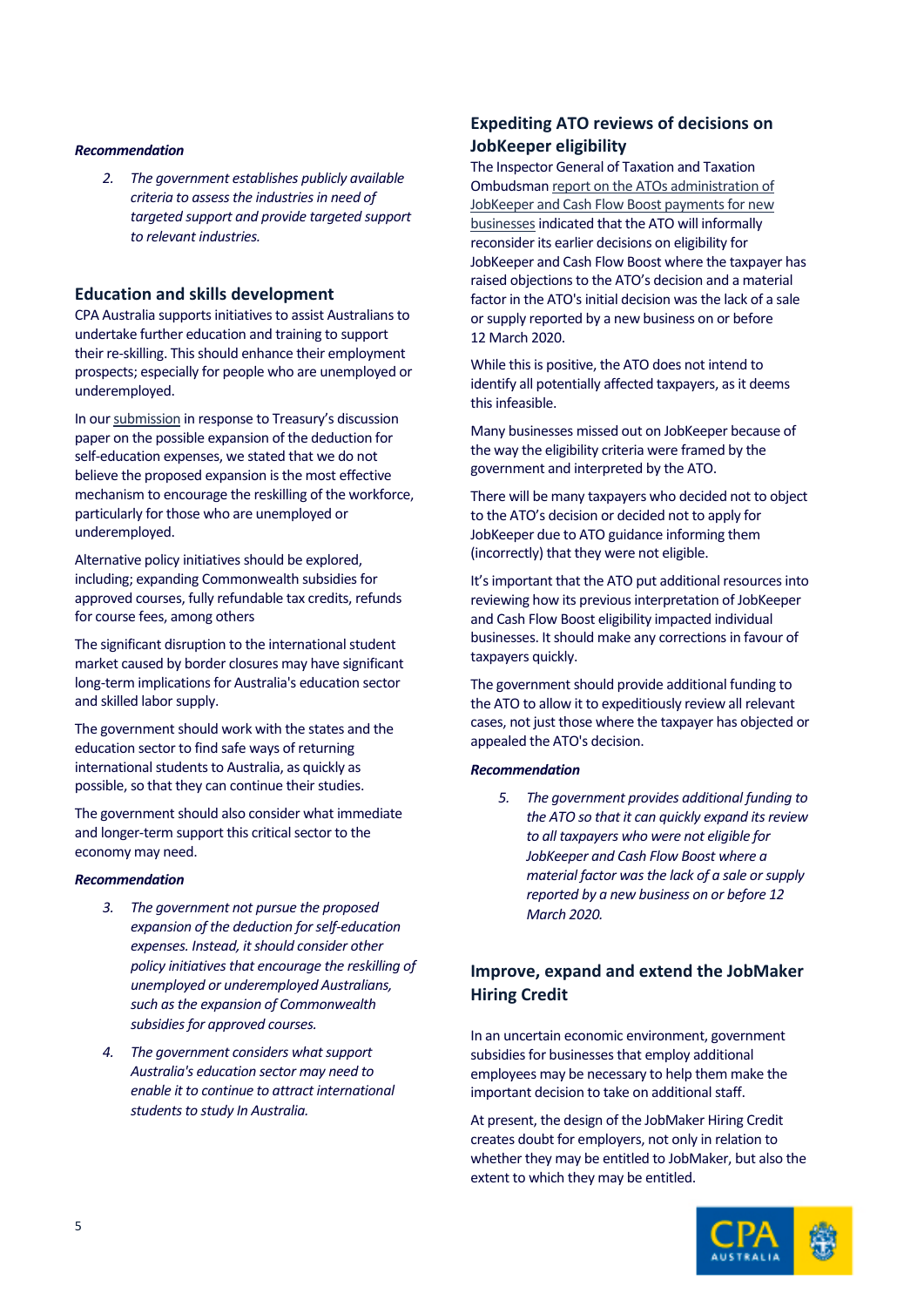The eligibility requirements should therefore be expanded to include new qualifying employees aged over 35. Further, its operation should be extended beyond 6 October 2021.

Other design improvements set out in the National Tax Liaison Grou[p submission](https://www.cpaaustralia.com.au/-/media/corporate/allfiles/document/media/submissions/taxation/joint-bodies-submission-jobmaker-hiring-credit-exposure-draft-rules.pdf?la=en&rev=f369607ac3664e83a44863e48ec4d240) should also be made to make the JobMaker Hiring Credit more accessible.

#### *Recommendation*

*6. The government considers expanding the eligibility requirements for the JobMaker Hiring Credit to include new employees over 35 and extending its operation beyond 6 October 2021.*

#### <span id="page-6-0"></span>**Increase public spending on repairs and maintenance of public infrastructure**

Infrastructure spending plays an important part in fiscal stimulus and economic transformation. However, given that many large-scale infrastructure projects have long lead times, the stimulatory benefits are typically not felt immediately.

Analysis by [EY](https://www.ey.com/en_au/economics/infrastructure-boost--shovel-ready-but-not-shovel-only) suggests that infrastructure maintenance creates almost double the number of direct jobs per dollar spent than road and bridge construction. Further, EY estimates that \$1 billion of spending on repairs and maintenance should have a combined value-add of \$800 million to Australia's economy.

To have a more immediate impact on the economy, we recommend that the government include a substantial increase in funding for repairs and maintenance of public assets in the Budget, with preference given to awarding contracts to local trades and businesses.

Such spending could result in the better utilisation of existing infrastructure and extending the life of such infrastructure, which can reduce public spending in the long-term.

#### *Recommendation*

*7. The government significantly increasesfunding for repairs and maintenance of public assets.*

#### <span id="page-6-1"></span>**Providing income tax relief to individuals**

The government should consider bringing forward, at least part of, its stage 3 personal tax cuts to 1 July 2021 and extend the low- and middle-income tax offset (LMITO) so that it is available for 2021-22. Such tax relief should provide a boost to the economy and to consumer confidence. As many small businesses are unincorporated, these businesses would directly benefit from such tax cuts.

#### *Recommendation*

*8. The government considers bringing forward part of the Stage 3 tax relief for individuals and extend the LMITO for the 2021-22 income year.*

#### <span id="page-6-2"></span>**Permanently increase JobSeeker**

CPA Australia supports the government announcing a permanent increase to the JobSeeker payment to provide better support and security to those who find themselves out of work.

#### *Recommendation*

*9. The government commitsto a permanent increase to the JobSeeker payment.*

#### <span id="page-6-3"></span>**Reducing or removing government fees**

Many state and territory governments have either reduced or waived fees they impose on business to assist them through COVID-19. However, to date, the Federal Government has not reduced its fees on **busingss** 

The Federal Government should use the Budget to announce the reduction or removal of various fees it imposes on business, especially small business. This will ultimately also benefit consumers who invariably pay for such fees.

For example, the government should reduce or preferably remove:

- fees imposed under ASIC's industry funding model, including fees imposed on Australian Financial Services License holders and self-managed superannuation fund auditors
- fees for ASIC registry searches.

Further, the government should remove duplicated fees where service providers provide advice or services that fall under multiple regulatory regimes, such as financial advisers paying fees to ASIC and the Tax Practitioners **Board** 

#### *Recommendation*

- 10. The government reduces or removes the fees it *imposes on business, including fees imposed under ASIC's industry funding model and ASIC registry search fees.*
- *11. The government removes duplicated fees paid by service providers to multiple regulatory agencies for the same service.*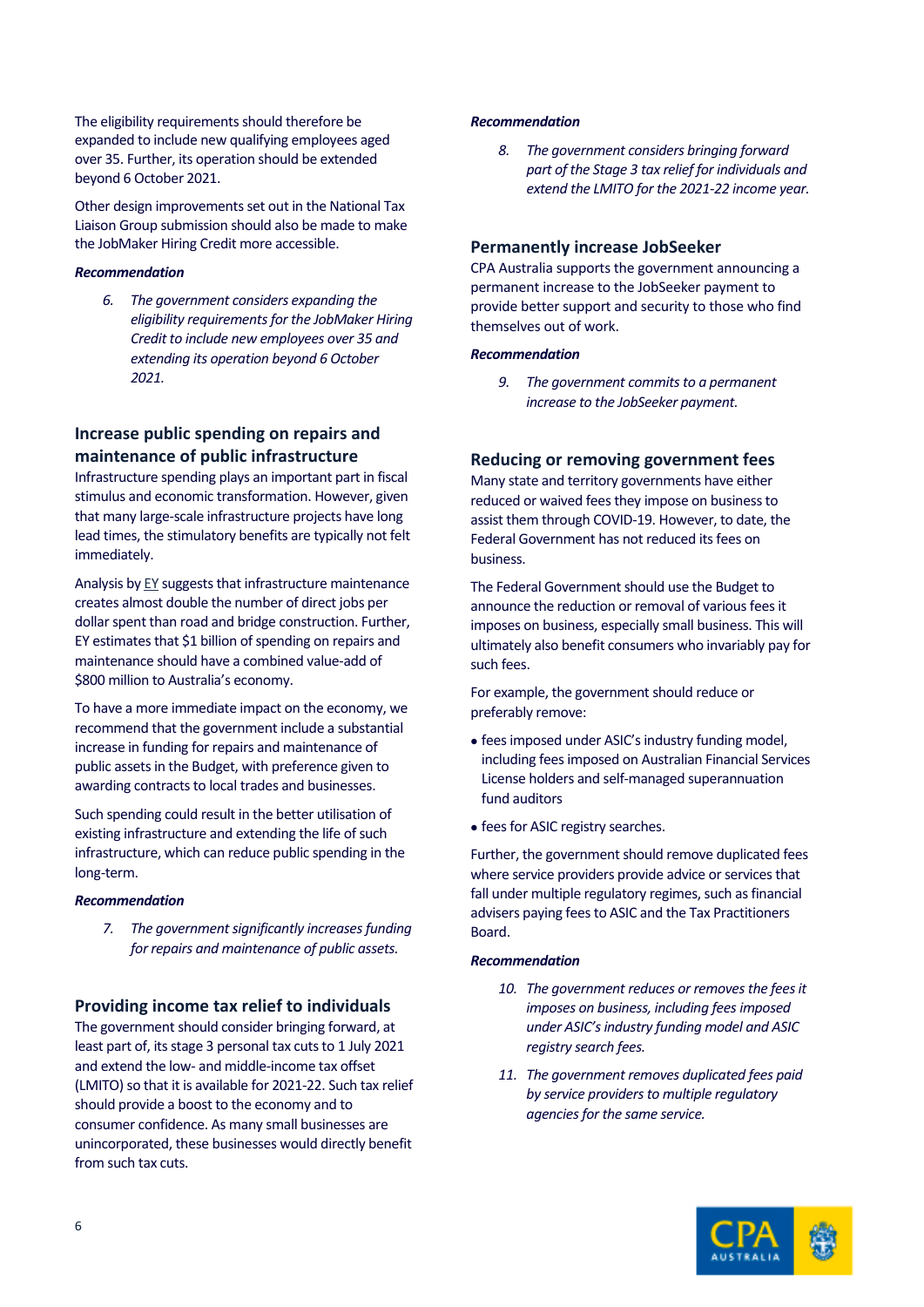#### <span id="page-7-0"></span>**Export assistance**

An emerging challenge for Australian businesses is the rise of protectionist policies in other jurisdictions and heightened geopolitical tensions. As such, it would be beneficial for business and the broader economy if the government expanded its existing export support measures and introduced new initiatives that assist Australian exporters diversify their markets.

This could include a substantial funding increase for Austrade to allow it to significantly enhance the support it provides to exporters and those considering exporting. Further, the government should increase its funding of the Department of foreign Affairs and Trade (DFAT) so that it is better placed to initiate and complete more free trade agreements.

#### *Recommendations*

- *12. The government develops or enhances existing measures such as the Export Market Development Grant to support Australian exporters diversify their markets.*
- *13. The government increases funding of Austrade to assist it to expand the scope and intensity of its support to Australian exporters and those considering exporting.*
- *14. The government increases funding of DFAT so that it is better placed to initiate and complete further free trade agreements.*
- <span id="page-7-1"></span>*15. The government considers whether the Export Market Development Grant remains adequate and if its current design fits a post-COVID-19 environment where reduced travel may alter export promotion.*

#### **Managing the surge in insolvencies**

It is highly likely that there will be a surge in the number of insolvencies due to the economic downturn. To help manage this surge and to better protect the rights of creditors, we suggest an increase in the Assetless Administration Fund administered by ASIC. Alternatively, the government could develop a new support measure to support insolvency practitioners in the wind up of assetless companies.

#### *Recommendation*

*16. The government fund a program to support insolvency practitioners wind up assetless companies in distress.*

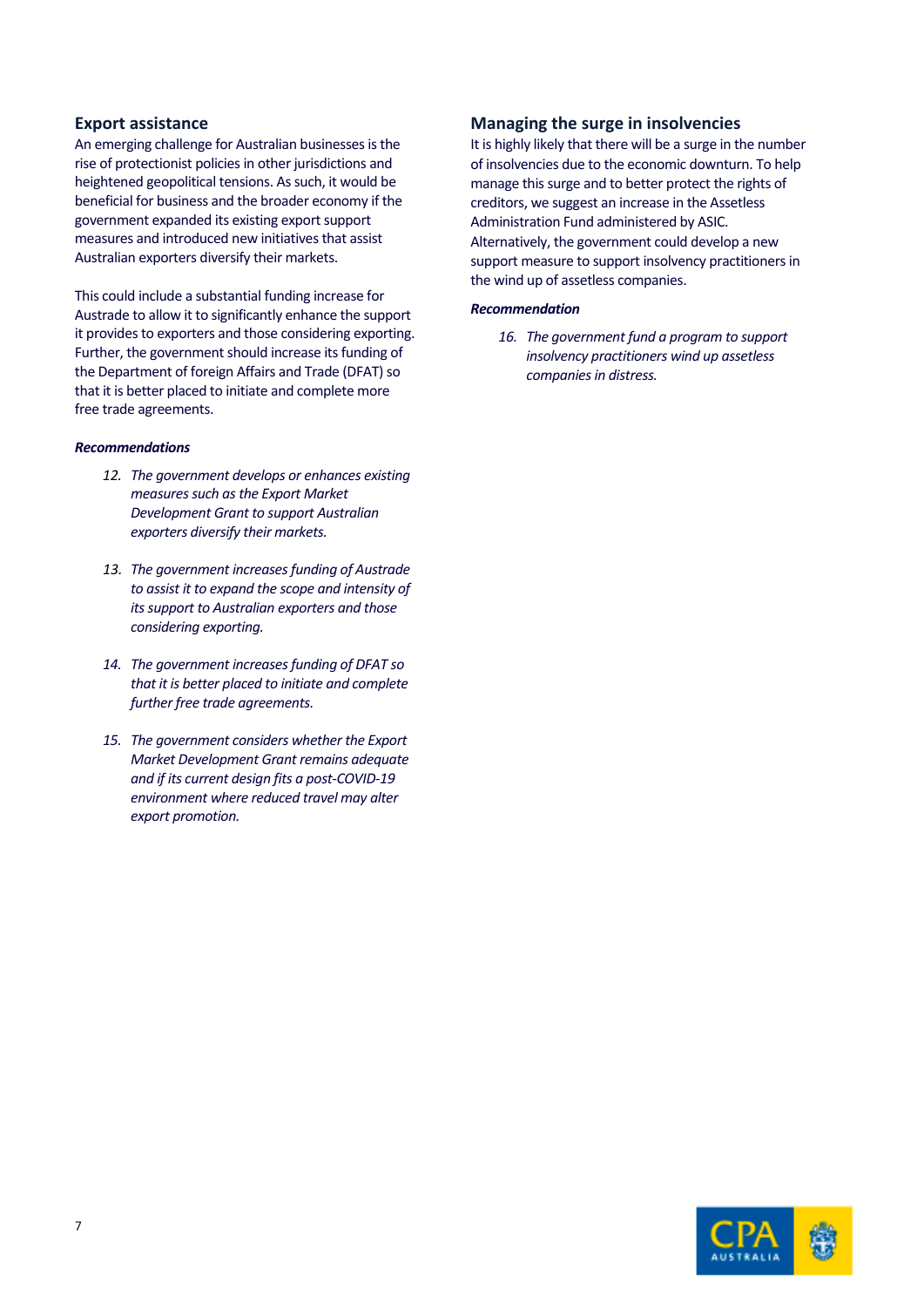## **Economic transformation**

#### <span id="page-8-0"></span>**Digitising small business**

Over the past 12 years, CPA Australia have surveyed over 31,000 small businesses across the Asia-Pacific. The results, presented in our annua[l Asia-Pacific Small](https://www.cpaaustralia.com.au/professional-resources/business-management/small-business/asia-pacific-small-business-survey)  [Business Survey,](https://www.cpaaustralia.com.au/professional-resources/business-management/small-business/asia-pacific-small-business-survey) show that Australian small businesses are typically well behind their counterparts in Asia in terms of their digital capability, management capability and understanding of overseas markets – all which are drivers of growth.

This digital gap between small business in Australia and Asia is likely to have contributed to Australia's small businesses reporting lower growth than their peers in the region. In turn, this is likely to have contributed to Australia's small businesses being the least likely in the region to have increased employee numbers every year since 2014 (only 8.3 per cent of Australian respondents reported that they increased employee numbers in 2020 compared with the survey average of 27.0 per cent).

For policymakers and others seeking a swift recovery of Australia's small business sector from COVID-19, improving the digital capability and capacity of the sector is essential. With a large majority of Australia's small businesses having less than five employees, the role of external professional advisers will be critical in building digital capability.

It is important to note that the impact of COVID-19 restrictions has already changed how some businesses deliver their products and services to clients, including shifting to online platforms. Although this is positive, Australian small businesses remain significantly less likely to sell online than their counterparts in Asia.

While the government has implemented several policies to improve small business digital adoption, such as the Australian Small Business Advisory Service, the size and scope of these programs are significantly smaller and less ambitious than similar programs in other jurisdictions.

For example, Singapore'[s SME Go Digital,](https://www.imda.gov.sg/programme-listing/smes-go-digital) one of several programs in Singapore, includes spending of S\$250 million (A\$244 million) to help businesses digitise in partnership with digital platform solution providers. Hong Kong's HK\$1.5 billion (\$A250 million[\) Digital](https://www.hkpc.org/en/distance-business-programme)  [Business Programme](https://www.hkpc.org/en/distance-business-programme) supports enterprises adopt IT solutions. In Europe, Spain's government announced the [Acelera PYME \(SME Accelerate Plan\)](https://www.oecd.org/coronavirus/policy-responses/coronavirus-covid-19-sme-policy-responses-04440101/) designed to incentivise SMEs to adopt new technologies. This plan comprises a EUR 200 million (A\$315 million) to lend to

SMEs for the purchase and leasing of equipment and services for digitisation.

With Australian small business digital adoption rates well behind those in Asia, and with a strong link between digital adoption and business growth, the government should seek to learn from and adapt some of these programs into Australia.

#### *Recommendations*

- 17. The government considers significantly *increasing funding to new and existing programs that assist small businesses improve their capability and capacity to digitally transform their business.*
- *18. The government considers providing direct financial support for small businesses to engage approved e-commerce platforms on which to sell their products and services.*

#### <span id="page-8-1"></span>**Encouraging saving and investment**

More than three million Australians accessed their superannuation in response to the COVID-19 pandemic, with an estimated \$[3](#page-8-2)5.9 billion withdrawn.<sup>3</sup>

This raises the question of will happens if there is a third or even a fourth wave of the pandemic? Looking beyond pandemics, what will happen if there is another large crisis in the short-to-medium term? How many people will exhaust their superannuation balances?

Arguably, a question of equity may arise over the longer term when wealthier Australians are able to fund future lifestyles from their retirement savings, while less wealthy Australians have much lower levels of retirement incomes as a consequence of having accessed these funds prior to retirement.

The issue of accessing savings designed for retirement comes at a time when the superannuation system has been subject to other early access measures which are not generally regarded as retirement-related, such as the First Home Super Saver Scheme.

There are other jurisdictions which use retirement income systems for non-retirement related purposes, such as housing or health insurance. The retirement outcomes for these systems are suboptimal compared to systems which restrict retirement incomes to retirement only. We note that other jurisdictions with



<span id="page-8-2"></span><sup>3</sup> As at 20 December 2020 - [https://www.apra.gov.au/covid-19](https://www.apra.gov.au/covid-19-early-release-scheme-issue-35) [early-release-scheme-issue-35](https://www.apra.gov.au/covid-19-early-release-scheme-issue-35)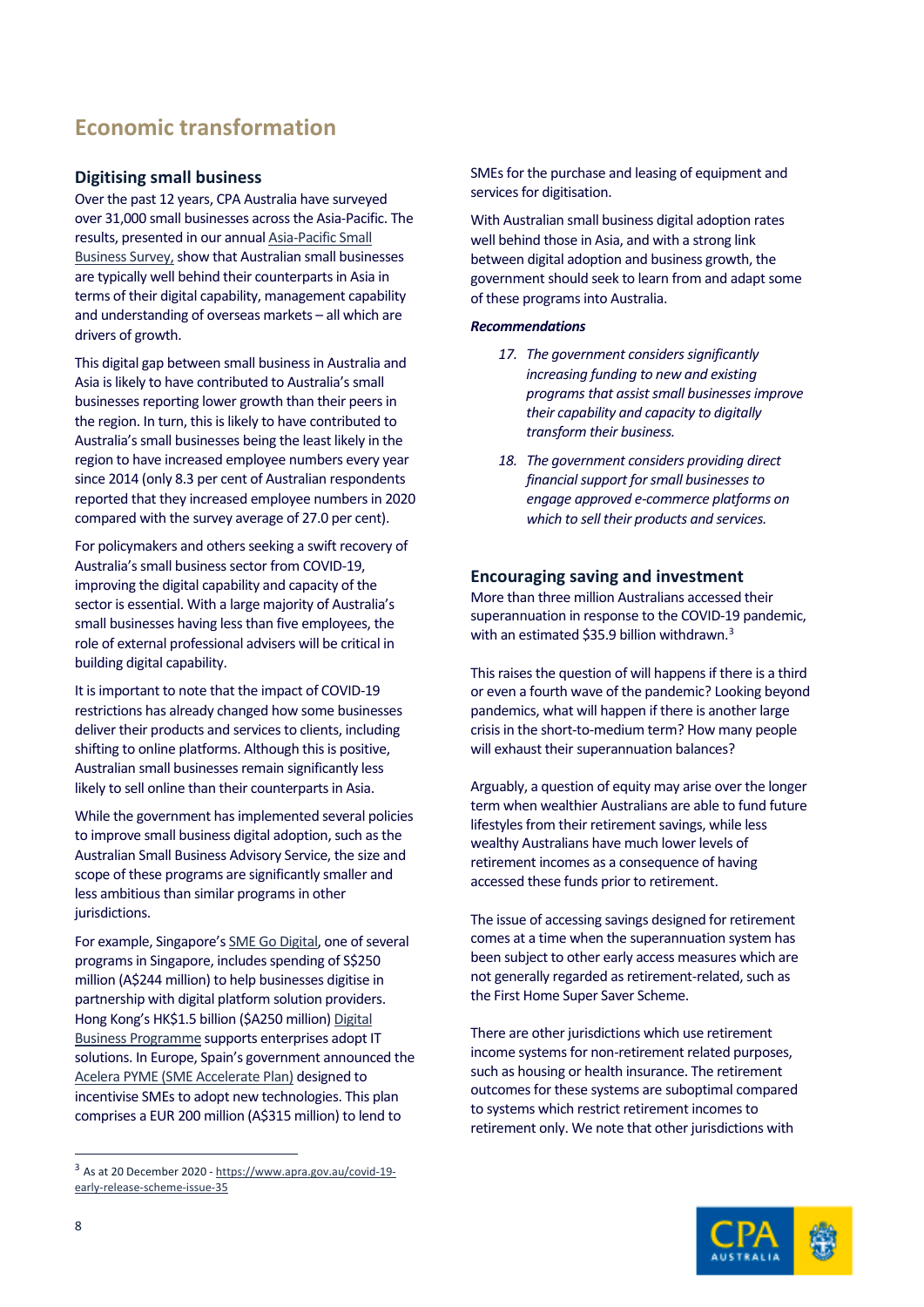top performing retirement income systems, such as Denmark and the Netherlands, are solely dedicated to retirement savings.

It is important that our retirement income system be properly equipped to deal with what it is supposed to support; that is, retirement. An appropriate definition of retirement will assist in more careful consideration being given to whether the superannuation system should be accessed in times of crisis. A definition could also assist in the design of potentially more appropriate policies to help households respond to future shocks.

Following the high level of early access of superannuation, many Australians will need additional support to rebuild their retirement savings. The government should consider a range of optionsto encourage such Australians to rebuild their superannuation balances, including a limited amnesty for those who accessed their superannuation in error and higher contribution limits for a limited period.

The government may also wish to consider incentives to encourage savings outside the superannuation system.

#### *Recommendations*

- *19. Formulation of a definition of retirement.*
- *20. The government announce measures to encourage Australians who accessed their superannuation early to top up their superannuation balances, including:*
- *a limited amnesty for those who accessed their superannuation in error to ensure that they can repay funds without penalty*
- *limited relief in the form of higher contribution limits*
- *a co-contribution scheme for affected fund members*
- *an increased Total Superannuation Balance limit (currently set at \$500,000) for taxpayers who have accessed their superannuation and who wish to utilise the carry forward of unused concessional contributions.*

#### <span id="page-9-0"></span>**ASIC funding model**

CPA Australia does not support the full cost recovery model of the ASIC industry funding arrangement and has previously recommended that the government instead explore a partial cost recovery model. [4](#page-9-2) While we have outlined a number of reasons for this position in

our previous submissions to government, the three reasons that are particularly relevant given the current pandemic are that the full cost recovery model fails to recognise:

- the impact on the financial viability of those that need to pay the charges, particularly small businesses
- its negative impact on the supply of industry participants such as insolvency practitioners, SMSF auditors and financial advisers
- the cumulative effect of other compliance requirements on those having to pay fees.

Alternatively, the government could consider modifications to its full cost recovery model. For example, should penalties and fees be used to offset costs?

#### *Recommendation*

*21. The government moves away from the full cost recovery funding model for ASIC's regulatory fees and instead implements a partial cost recovery model. Alternatively, the government considers modifications to the full cost recovery model.*

#### <span id="page-9-1"></span>**Reduce regulatory burden**

Regulatory complexity is placing a significant burden on accountants in public practice, which has flow-on effects for the community. The complex, multi-layered nature of Australia's current regulatory environment, especially the regulation of financial planning advice, is alienating many consumers and small business – the very people it is seeking to serve – while placing substantial strain on accountants in practice who operate under these regimes.

For example, in relation to financial advice, advisers must currently comply with the Corporations Act, the Tax Agent Services Act, and the National Consumer Credit Protection Act, In addition to obligations imposed under the ASIC Act and the Financial Adviser Standards and Ethics Authority (FASEA), among others(noting the government's recent announcement of the wind-up of FASEA).

Often there is no harmonisation between these regulatory frameworks and sometimes even within them. Depending on how the licensing and registration system is set up, an accountant may need to hold multiple licences and registrations to be able to provide one piece of advice.



<span id="page-9-2"></span><sup>4</sup> CPA Australi[a submission](https://www.cpaaustralia.com.au/%7E/media/corporate/allfiles/document/media/submissions/superannuation/asic-fees-for-service.pdf?la=en) to Treasury in response to the ASIC industry funding model consultation paper, December 2017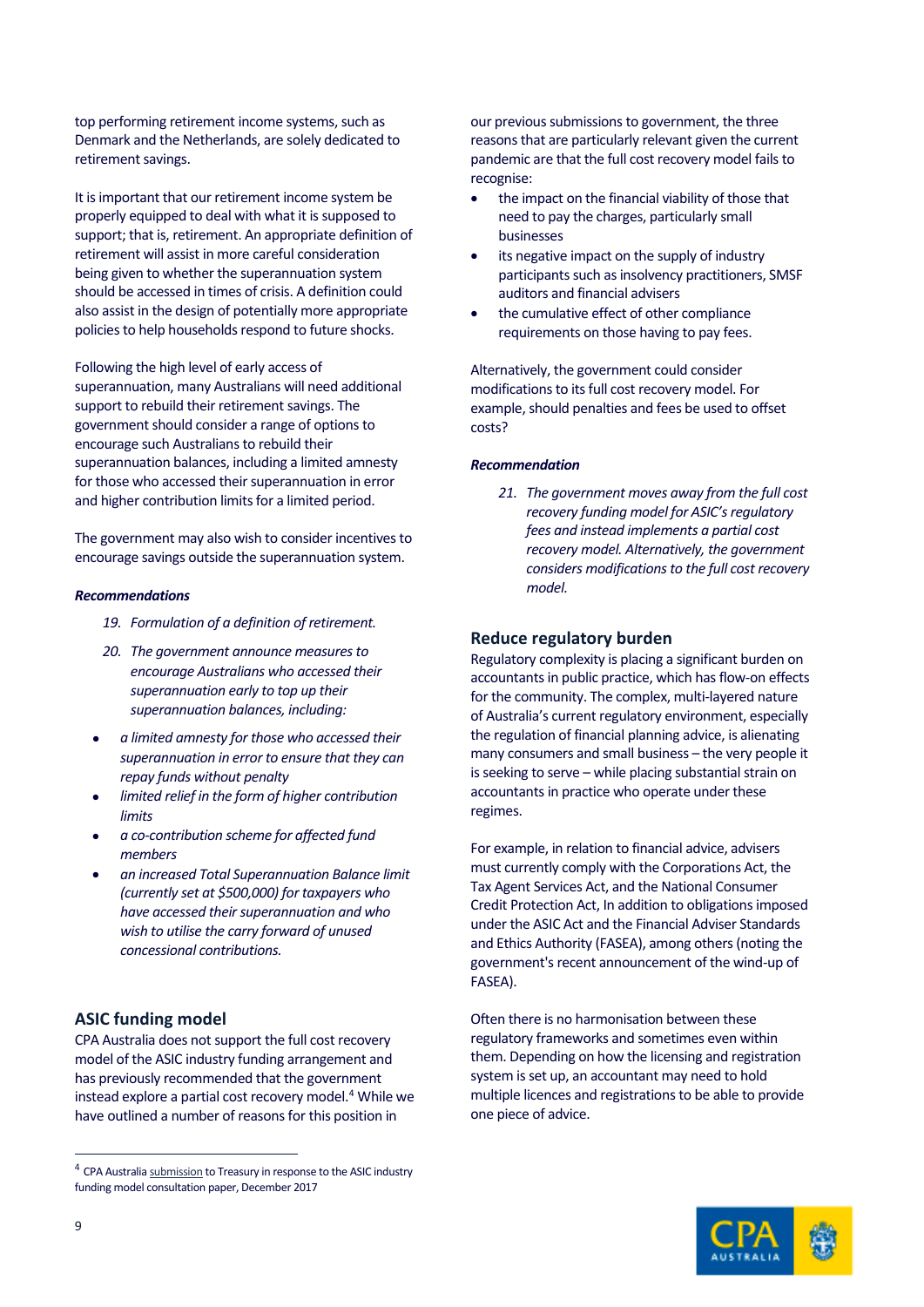CPA Australi[a research](https://www.cpaaustralia.com.au/-/media/corporate/allfiles/document/professional-resources/public-practice/regulatory-burden-report.pdf?la=en&rev=58ca80fd16b14e9d913a47fbe63fe2c8)<sup>[5](#page-10-2)</sup> found that almost 90 per cent of accountants in practice believe the compliance burden of differing legislative frameworks is a concern, with less than a quarter saying that they have a clear understanding of their obligations. Further, regulatory complexity increases the costs many Australians pay each year to access the services of accountants, with almost 50 per cent of practitioners stating that they increased fees in the previous year to cover increasing compliance costs.

This increasing regulatory complexity and inconsistency is happening at a time where the financial services sector is experiencing a major structural adjustment, with service providers exiting the sector in significant numbers. The impact of this structural adjustment is a growing advice gap, which disadvantages those who need financial advice in a world of increasing complexity and with an ageing population. A holistic review of financial regulatory frameworks is urgently required. CPA Australia and other professional bodies have a share[d goal](https://www.cpaaustralia.com.au/public-practice/toolkit/regulatory-burden/advocating-better-regulatory-frameworks) of a regulatory environment that enables the community to access the advice it needs and to be able to fully understand that advice.

The urgency of this wholesale review cannot be overstated. Until such time as changes are made to the regulatory framework, other steps may need to be considered to support and preserve a viable financial advisory services market, including in the context of superannuation advice, so that it remains operative and able to provide these important advisory services. We look forward to the opportunity to work with the government to discuss options with respect to professional accountants providing advice on superannuation matters.

#### *Recommendation*

*22. The government funds a holistic review of the regulatory frameworks for financial planning advice, with the objective of ensuring that regulation is fit for purpose.*

#### <span id="page-10-0"></span>**Support for Not-for-Profits and Charities**

As we emerge from the pandemic it is important that there is adequate funding available to the Not-for-Profit (NFP) sector to ensure the uninterrupted delivery of health, education, disability care, aged care and other essential services.

Support is also required to build NFP capability and capacity to choose, implement and leverage the right technology in the post-COVID-19 environment.

Recommendations made earlier in this submission on the digitising of small business are equally applicable to the NFP sector.

#### *Recommendations*

- 23. The government ensures sufficient funding *arrangements are in place to assist NFPs and charities carry out essential services to support the most vulnerable members of Australian society as we emerge from the pandemic.*
- 24. The government provides support to assist the *NFP sector to build the capability and capacity to invest in the most appropriate technologies for their organisations.*

#### <span id="page-10-1"></span>**Developing standardised support for businesses impacted by disasters**

CPA Australia's submission to th[e National Natural](https://www.cpaaustralia.com.au/-/media/corporate/allfiles/document/media/submissions/esg/natural-disaster-response-rc.pdf?la=en&rev=fe27525c48fc4076a89f407d98024115)  [Disaster Arrangements Royal Commission](https://www.cpaaustralia.com.au/-/media/corporate/allfiles/document/media/submissions/esg/natural-disaster-response-rc.pdf?la=en&rev=fe27525c48fc4076a89f407d98024115) argued that governments should develop standardised support for business and individuals that can be quickly activated in response to a disaster. Such support should be able to be scaled up or down following a well-developed formula, in response to the nature and magnitude of the disaster. This would expedite the delivery of appropriate support to business and individuals impacted by a disaster, providing greater certainty at a time where business and individuals could be facing significant distress.

Having an off-the-shelf, scalable disaster support plan for business that is grounded in robust risk analysis would enable future governments to implement tried, tested and sound programs quickly in times of disaster.

Further recommendations about continuing support and unmet needs for businesses recovering from disaster can be found in CPA Australia's submission on [Observations and Lessons on Bushfire Recovery](https://www.cpaaustralia.com.au/-/media/corporate/allfiles/document/media/submissions/cross-policy/bushfire-recovery-lesson-submission.pdf?la=en&rev=e6bf031cba524c2aa33f5941f4c0cae0) and Advice on Unmet Recovery Needs for the National Bushfire Recovery Agency.

#### *Recommendation*

25. The government funds the development of an *"off the shelf" scalable disaster support policy for businesses, to be activated in response to a disaster, with the level of support reflecting the nature and magnitude of a disaster.*



<span id="page-10-2"></span><sup>5</sup> [CPA Australia's Regulatory Burden Report –](https://www.cpaaustralia.com.au/-/media/corporate/allfiles/document/professional-resources/public-practice/regulatory-burden-report.pdf?la=en&rev=58ca80fd16b14e9d913a47fbe63fe2c8) The Impact of [Complex Regulatory Frameworks, 2019.](https://www.cpaaustralia.com.au/-/media/corporate/allfiles/document/professional-resources/public-practice/regulatory-burden-report.pdf?la=en&rev=58ca80fd16b14e9d913a47fbe63fe2c8)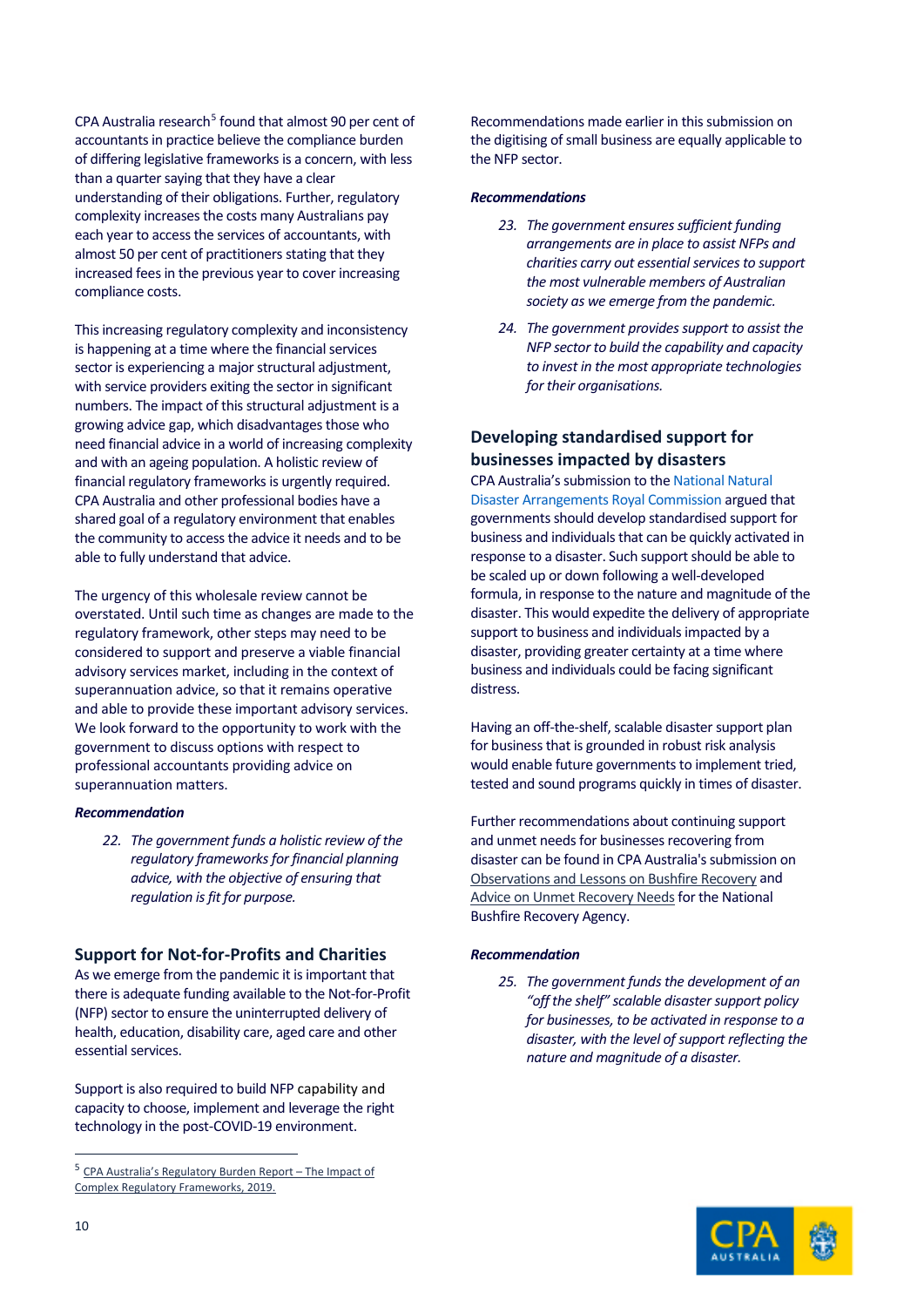## <span id="page-11-0"></span>**Environmental sustainability**

#### **Climate change initiatives**

Climate policy is indivisible from environmental, health and economic policy in a post-COVID-19 world. Consideration of climate change policy must be a core principle in post-COVID-19 economic recovery, including in this Budget.

A pro-growth, post-pandemic rebuild need not come at the expense of environmental, social and governance (ESG) issues broadly and effective climate change action. There is momentum among many governments, businesses and investors to ensure delivery of a sustainable and inclusive recovery in which there is a hastening of the decoupling of economic growth from a fossil fuel over-dependency.

The nature of this momentum is demonstrated in three broad "lessons" from the pandemic's spread and the contrasts in national and international responses:

- 1. Governments, such as Australia's, which have accepted public health scientific advice regarding restrictions, and their early and widespread application, have fared dramatically better in curtailing the spread of the virus. The science of climate change also needs to be placed at the centre of emission reduction and related energy policy, as well as providing key guidance to building innovation-based economic growth and export diversification. It is on this basis that the government'[s Technology Investment Roadmap "A](https://consult.industry.gov.au/climate-change/technology-investment-roadmap/)  [framework to accelerate emissions technology"](https://consult.industry.gov.au/climate-change/technology-investment-roadmap/) is welcome, though we urge a fuller, more comprehensive approach to economic transformation challenges. Important opportunities will come from government funding the implementation of the recommendations contained in the Climate Change Authority (CCA) March 2020 report [Prospering in a low-emission](https://www.climatechangeauthority.gov.au/sites/default/files/2020-09/Prospering%20in%20a%20low-emissions%20world.pdf)  [world: An updated toolkit for Australia](https://www.climatechangeauthority.gov.au/sites/default/files/2020-09/Prospering%20in%20a%20low-emissions%20world.pdf) (CCA Report).
- 2. There needs to be greater appreciation in public policy and discourse of the connection between human health and viable wildlife and ecosystems. Human activity such as deforestation and unchecked urban expansion, coupled with the warming of the climate, has pushed nature beyond dangerous limits. Evolving scientific understanding needs to be the critical reference point of public policy to develop a better understanding of the connections between rapid climatic and environmental change, biodiversity loss and species redistribution and the cumulative impacts on humankind.

3. The nature of large-scale crises, the extent to which they can or cannot be predicted, and the increased risk of interconnection, are potentially heightened in severity, once climate change is brought into the equation.

CPA Australia sees it as vital that the post-pandemic regulatory environment facilitates continuity and embedding of developments in corporate reporting around climate change risk and pricing as key components in building a resilient recovery. Locking in high carbon industries and industry dependency in the short-term post-pandemic recovery will have long-term deleterious effects that will be impossible to reverse within the widely acknowledged timeframe for climate action. Similarly, there should be renewed and strengthened commitment to international coordination and collaboration under the Paris Agreement.

CPA Australia recommends thorough and close consideration of the [CCA Report](https://www.climatechangeauthority.gov.au/sites/default/files/2020-06/toolkit-2020/Prospering%20in%20a%20low-emissions%20world.pdf) as a key policy resource in guiding Australia's post-pandemic economic transitioning. In particular, recommendation 1 in Chapter 6 (Transitioning Australia to a low-emissions future) states:

> *Develop a long-term climate change strategy that ensures Australia's contribution to the achievement of the temperature goals of the Paris Agreement and ensures we make the most of opportunities arising from the transitioning to a low emissions global economy.*

CPA Australia is among a number of business, government and community groups urging a clear, longterm signal, such as a mid-century target. This is important for investment and will ensure a smooth transition to a low-emissions economy. The CCA's recommendation is, to a substantial degree, a reflection of these sentiments.

In the post-pandemic economic environment, the investment and broader market signalling of the importance of setting a firm trajectory of reaching Australia's net-zero emissions position will be critical. Similarly, far greater regard will need to be given by government to the five-year interval "review, refine and rachet" mechanisms within Australia's Paris Agreement Nationally Determined Contribution (NDC), as part of appropriate and timely guiding of associated policy levers and business responses towards economic transitioning.

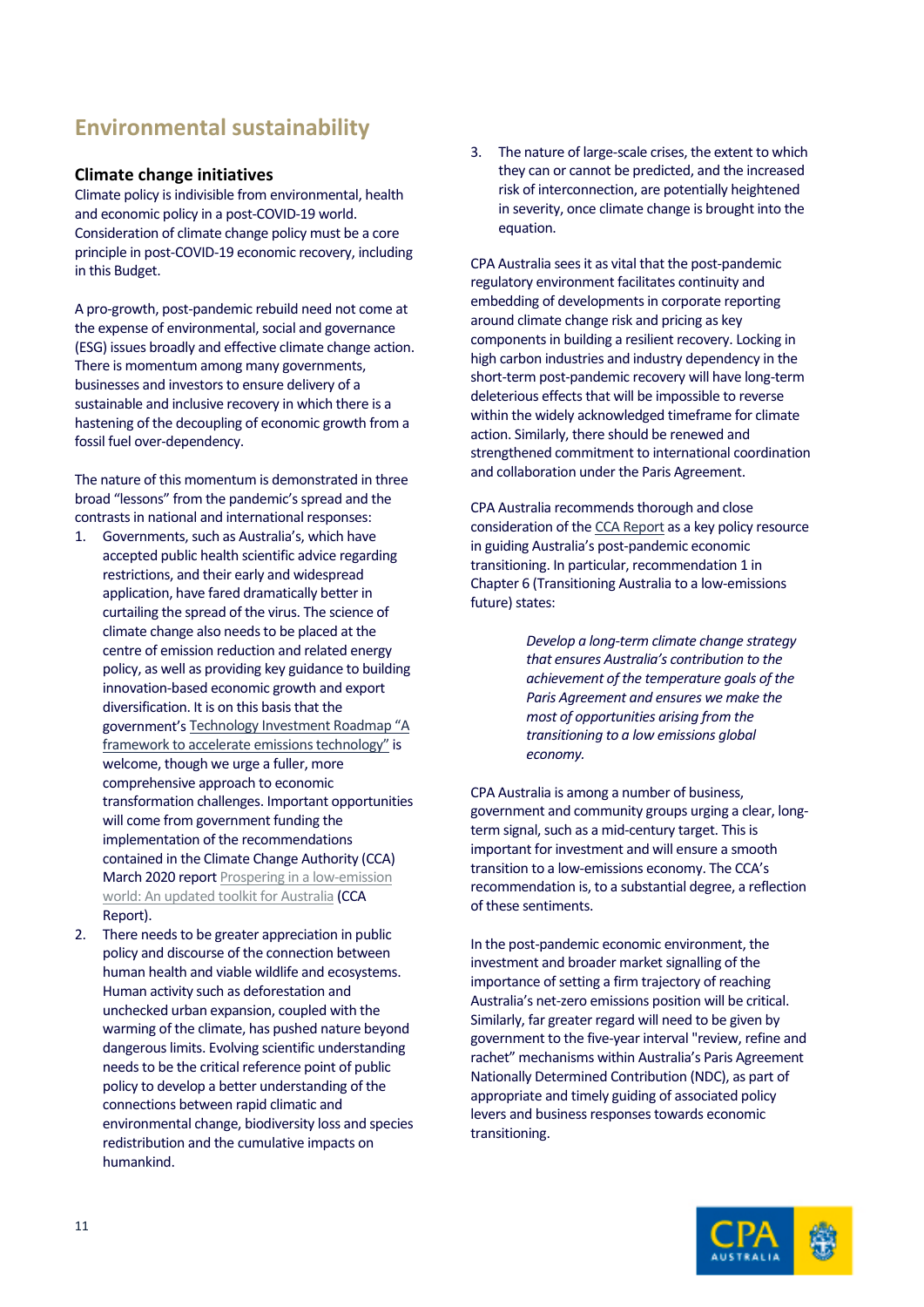We were pleased to note the government's announced *[Climate Resilience Pledge](https://minister.awe.gov.au/ley/media-releases/australia-commits-climate-resilience)*, which is as a significant measure for combatting the worst impacts of global warming, particularly in the context of the 2019-2020 bushfires. This further reinforces the critical need for a balanced policy approach addressing both adaptation and mitigation. Appropriately sustained emphasis on mitigation is highlighted by the most recent national and global atmospheric and oceanic warming assessments conducted by th[e Bureau of Meteorology](http://www.bom.gov.au/state-of-the-climate/) and the UN Environmental Programme.

Unless wholistic and long-term approaches are pursued, Australia risks becoming subject to punitive trade measures from countries with stronger emissions reductions policies. Australia will become increasingly less able to redress the dire state of our natural environment, with direct adverse economic consequences, as highlighted in the June 202[0 Graeme](https://epbcactreview.environment.gov.au/)  [Samuel AC review](https://epbcactreview.environment.gov.au/) of the EPAC Act.

#### **Recommendations**

- 26. The government funds the development and *implementation of a long-term climate change strategy that ensures Australia's contribution to the achievement of the temperature goals of the Paris agreement and ensures we make the most of opportunities arising from the transition to a low emissions' global economy.*
- 27. The government models the economic impacts *of current and possible emission reduction trajectories and temperature changes.*
- *28. The government helpsfund the development and deployment of technologies that will play a role in combatting global warming.*
- 29. The government incorporates the United *Nations Sustainable Development Goals(SDGs) as a framework for policies that strengthen the economy and establish a sustainable and equitable recovery from COVID-19 impacts.*